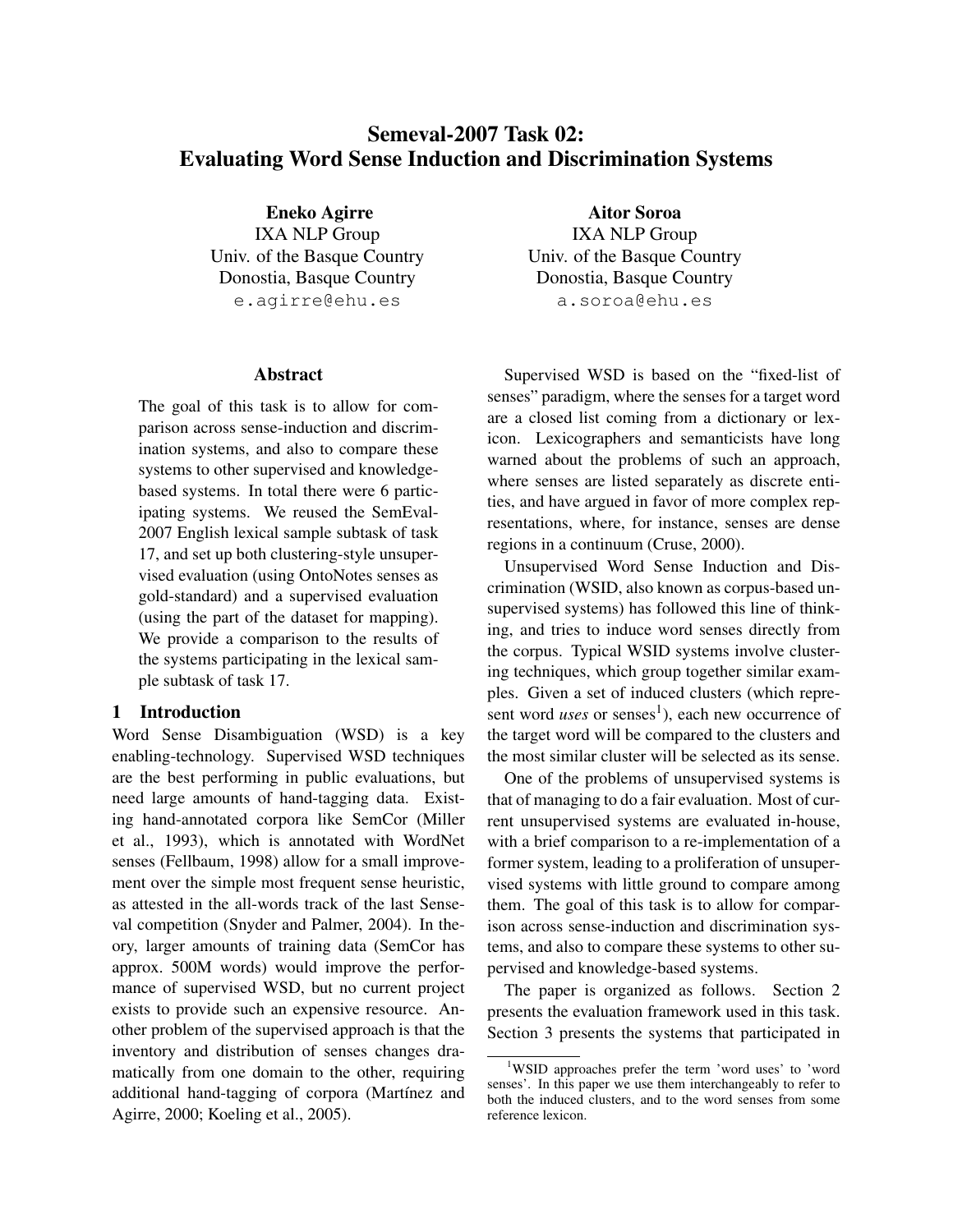the task, and the official results. Finally, Section 5 draws the conclusions.

## 2 Evaluating WSID systems

All WSID algorithms need some addition in order to be evaluated. One alternative is to manually decide the correctness of the clusters assigned to each occurrence of the words. This approach has two main disadvantages. First, it is expensive to manually verify each occurrence of the word, and different runs of the algorithm need to be evaluated in turn. Second, it is not an easy task to manually decide if an occurrence of a word effectively corresponds with the use of the word the assigned cluster refers to, especially considering that the person is given a short list of words linked to the cluster. We also think that instead of judging whether the cluster returned by the algorithm is correct, the person should have independently tagged the occurrence with his own senses, which should have been then compared to the cluster returned by the system. This is paramount to compare a corpus which has been hand-tagged with some reference senses (also known as the gold-standard) with the clustering result. The gold standard tags are taken to be the definition of the classes, and standard measures from the clustering literature can be used to evaluate the clusters against the classes.

A second alternative would be to devise a method to map the clusters returned by the systems to the senses in a lexicon. Pantel and Lin (2002) automatically map the senses to WordNet, and then measure the quality of the mapping. More recently, the mapping has been used to test the system on publicly available benchmarks (Purandare and Pedersen, 2004; Niu et al., 2005).

A third alternative is to evaluate the systems according to some performance in an application, e.g. information retrieval (Schütze, 1998). This is a very attractive idea, but requires expensive system development and it is sometimes difficult to separate the reasons for the good (or bad) performance.

In this task we decided to adopt the first two alternatives, since they allow for comparison over publicly available systems of any kind. With this goal on mind we gave all the participants an unlabeled corpus, and asked them to induce the senses and create a clustering solution on it. We evaluate the results according to the following types of evaluation:

- 1. Evaluate the induced senses as clusters of examples. The induced clusters are compared to the sets of examples tagged with the given gold standard word senses (classes), and evaluated using the FScore measure for clusters. We will call this evaluation *unsupervised*.
- 2. Map the induced senses to gold standard senses, and use the mapping to tag the test corpus with gold standard tags. The mapping is automatically produced by the organizers, and the resulting results evaluated according to the usual precision and recall measures for supervised word sense disambiguation systems. We call this evaluation *supervised*.

We will see each of them in turn.

#### 2.1 Unsupervised evaluation

In this setting the results of the systems are treated as clusters of examples and gold standard senses are classes. In order to compare the clusters with the classes, hand annotated corpora is needed. The test set is first tagged with the induced senses. A perfect clustering solution will be the one where each cluster has exactly the same examples as one of the classes, and vice versa.

Following standard cluster evaluation practice (Zhao and Karypis, 2005), we consider the FScore measure for measuring the performance of the systems. The FScore is used in a similar fashion to Information Retrieval exercises, with precision and recall defined as the percentage of correctly "retrieved" examples for a cluster (divided by total cluster size), and recall as the percentage of correctly "retrieved" examples for a cluster (divided by total class size).

Given a particular class  $s_r$  of size  $n_r$  and a cluster  $h_i$  of size  $n_i$ , suppose  $n_r^i$  examples in the class  $s_r$ belong to  $h_i$ . The F value of this class and cluster is defined to be:

$$
f(s_r, h_i) = \frac{2P(s_r, h_i)R(s_r, h_i)}{P(s_r, h_i) + R(s_r, h_i)}
$$

where  $P(s_r, h_i) = \frac{n_r^i}{n_r}$  is the precision value and  $R(s_r, h_i) = \frac{n_r^i}{n_i}$  is the recall value defined for class  $s_r$  and cluster  $h_i$ . The FScore of class  $s_r$  is the maximum  $F$  value attained at any cluster, that is,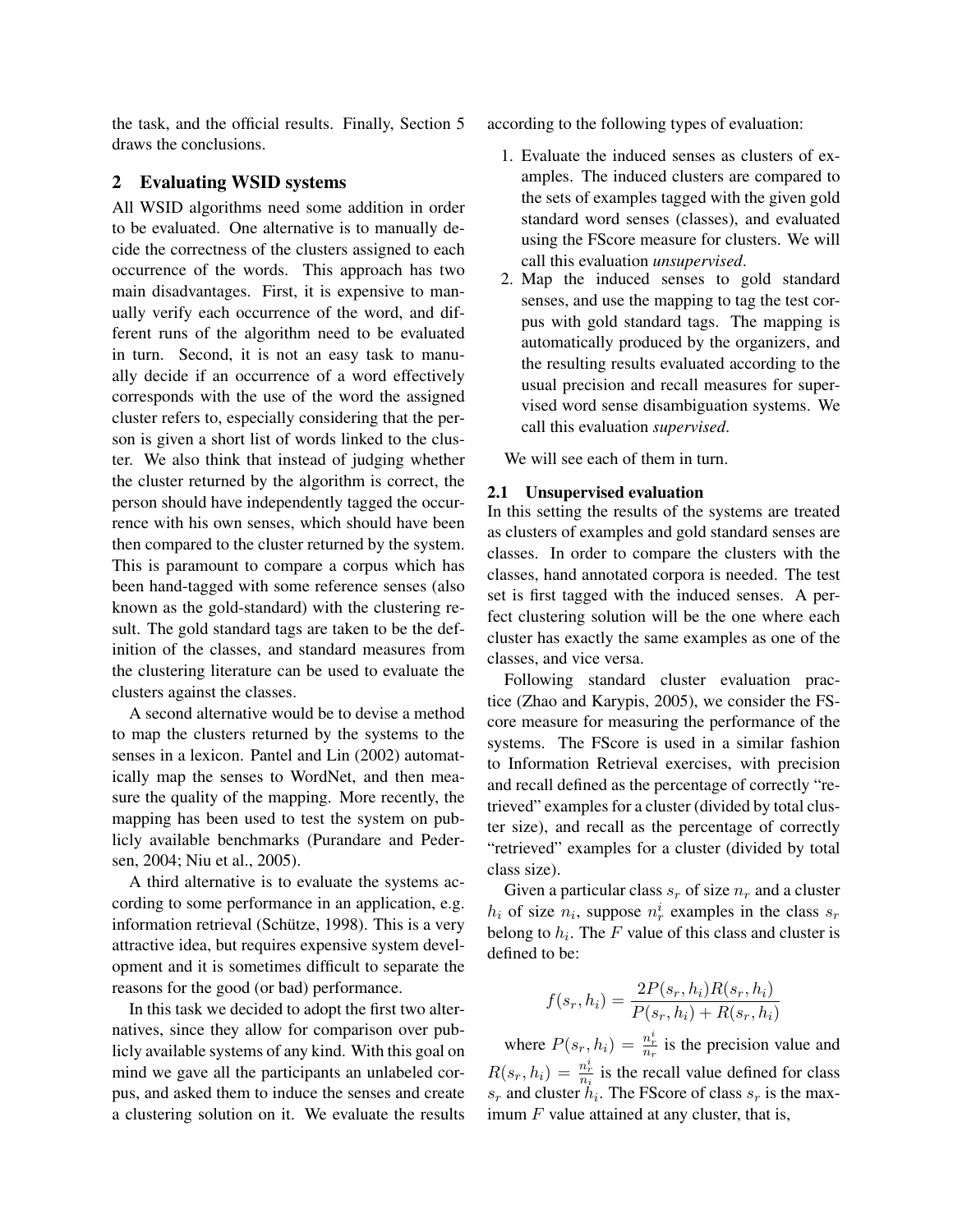$$
F(s_r) = \max_{h_i} f(s_r, h_i)
$$

and the FScore of the entire clustering solution is:

$$
\text{FScore} = \sum_{r=1}^{c} \frac{n_r}{n} F(s_r)
$$

where  $q$  is the number of classes and  $n$  is the size of the clustering solution. If the clustering is the identical to the original classes in the datasets, FScore will be equal to one which means that the higher the FScore, the better the clustering is.

For the sake of completeness we also include the standard entropy and purity measures in the unsupervised evaluation. The entropy measure considers how the various classes of objects are distributed within each cluster. In general, the smaller the entropy value, the better the clustering algorithm performs. The purity measure considers the extent to which each cluster contained objects from primarily one class. The larger the values of purity, the better the clustering algorithm performs. For a formal definition refer to (Zhao and Karypis, 2005).

#### 2.2 Supervised evaluation

We have followed the supervised evaluation framework for evaluating WSID systems as described in (Agirre et al., 2006). First, we split the corpus into a train/test part. Using the hand-annotated sense information in the train part, we compute a mapping matrix M that relates clusters and senses in the following way. Suppose there are  $m$  clusters and  $n$ senses for the target word. Then,  $M = \{m_{ij}\}\; 1 \leq$  $i \leq m, 1 \leq j \leq n$ , and each  $m_{ij} = P(s_j | h_i)$ , that is,  $m_{ij}$  is the probability of a word having sense j given that it has been assigned cluster  $i$ . This probability can be computed counting the times an occurrence with sense  $s_j$  has been assigned cluster  $h_i$  in the train corpus.

The mapping matrix is used to transform any cluster score vector  $h = (h_1, \ldots, h_m)$  returned by the WSID algorithm into a sense score vector  $\bar{s}$  =  $(s_1, \ldots, s_n)$ . It suffices to multiply the score vector by M, i.e.,  $\bar{s} = \bar{h}M$ .

We use the M mapping matrix in order to convert the cluster score vector of each test corpus instance into a sense score vector, and assign the sense with

|       | All   | Nouns | Verbs |
|-------|-------|-------|-------|
| train | 22281 | 14746 | 9773  |
| test  | 4851  | 2903  | 2427  |
| all   | 27132 | 17649 | 12200 |

Table 1: Number of occurrences for the 100 target words in the corpus following the train/test split.

maximum score to that instance. Finally, the resulting test corpus is evaluated according to the usual precision and recall measures for supervised word sense disambiguation systems.

# 3 Results

In this section we will introduce the gold standard and corpus used, the description of the systems and the results obtained. Finally we provide some material for discussion.

## Gold Standard

The data used for the actual evaluation was borrowed from the SemEval-2007 "English lexical sample subtask" of task 17. The texts come from the Wall Street Journal corpus, and were hand-annotated with OntoNotes senses (Hovy et al., 2006). Note that OntoNotes senses are coarser than WordNet senses, and thus the number of senses to be induced is smaller in this case.

Participants were provided with information about 100 target words (65 verbs and 35 nouns), each target word having a set of contexts where the word appears. After removing the sense tags from the train corpus, the train and test parts were joined into the official corpus and given to the participants. Participants had to tag with the induced senses all the examples in this corpus. Table 1 summarizes the size of the corpus.

### Participant systems

In total there were 6 participant systems. One of them (UoFL) was not a sense induction system, but rather a knowledge-based WSD system. We include their data in the results section below for coherence with the official results submitted to participants, but we will not mention it here.

I2R: This team used a cluster validation method to estimate the number of senses of a target word in untagged data, and then grouped the instances of this target word into the estimated number of clusters using the sequential Information Bottleneck algorithm.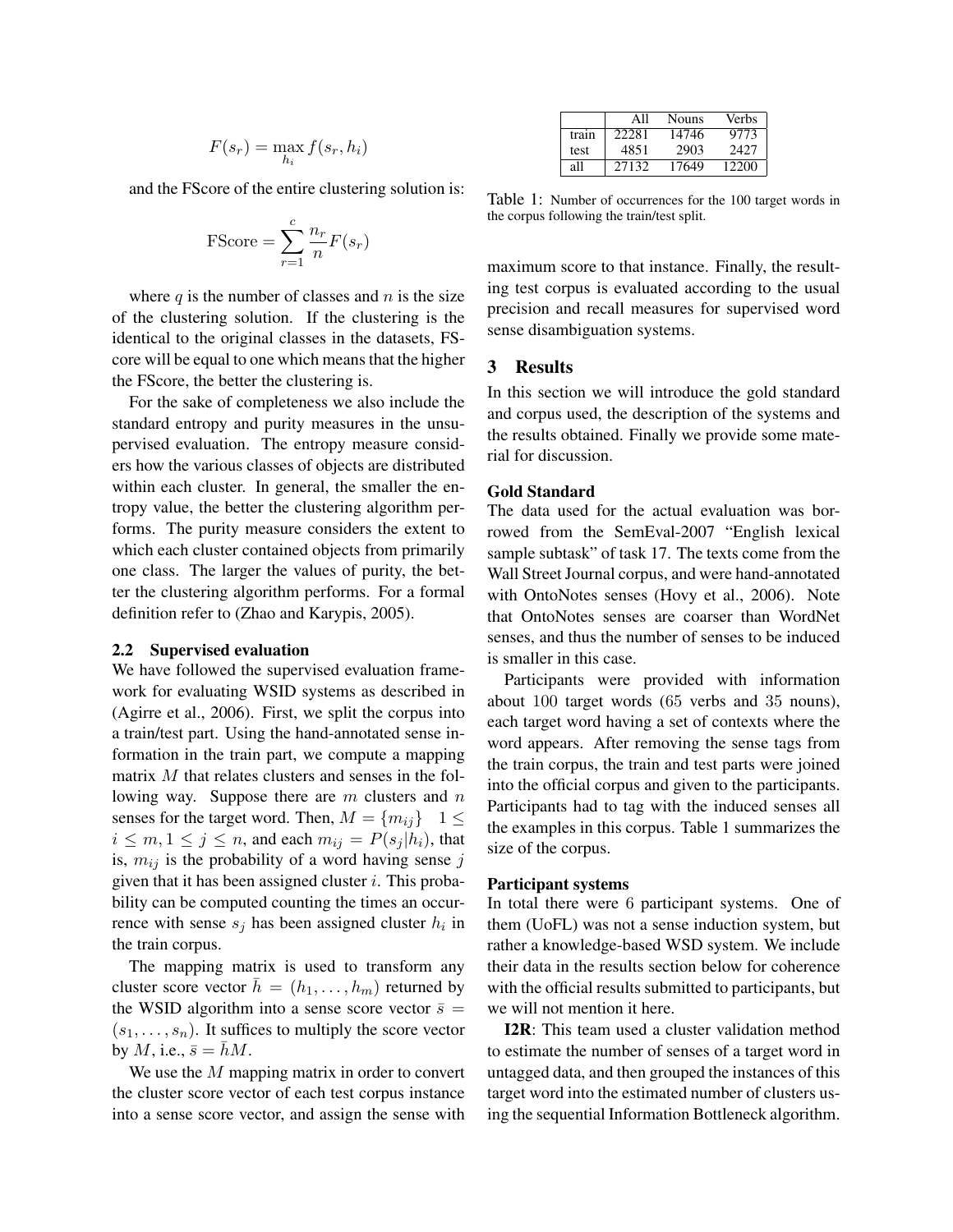UBC-AS: A two stage graph-based clustering where a co-occurrence graph is used to compute similarities against contexts. The context similarity matrix is pruned and the resulting associated graph is clustered by means of a random-walk type algorithm. The parameters of the system are tuned against the Senseval-3 lexical sample dataset, and some manual tuning is performed in order to reduce the overall number of induced senses. Note that this system was submitted by the organizers. The organizers took great care in order to participate under the same conditions as the rest of participants.

UMND2: A system which clusters the second order co-occurrence vectors associated with each word in a context. Clustering is done using k-means and the number of clusters was automatically discovered using the Adapted Gap Statistic. No parameter tuning is performed.

upv\_si: A self-term expansion method based on co-ocurrence, where the terms of the corpus are expanded by its best co-ocurrence terms in the same corpus. The clustering is done using one implementation of the KStar method where the stop criterion has been modified. The trial data was used for determining the corpus structure. No further tuning is performed.

UOY: A graph based system which creates a cooccurrence hypergraph model. The hypergraph is filtered and weighted according to some association rules. The clustering is performed by selecting the nodes of higher degree until a stop criterion is reached. WSD is performed by assigning to each induced cluster a score equal to the sum of weights of hyperedges found in the local context of the target word. The system was tested and tuned on 10 nouns of Senseval-3 lexical-sample.

#### Official Results

Participants were required to induce the senses of the target words and cluster all target word contexts accordingly<sup>2</sup>. Table 2 summarizes the average number of induced senses as well as the real senses in the gold standard.

| system            | All  | nouns | verbs |
|-------------------|------|-------|-------|
| I2R               | 3.08 | 3.11  | 3.06  |
| $UBC-AS^*$        | 1.32 | 1.63  | 1.15  |
| UMND <sub>2</sub> | 1.36 | 1.71  | 1.17  |
| upv_si            | 5.57 | 7.2   | 4.69  |
| UOY               | 9.28 | 11.28 | 8.2   |
| Gold standard     |      |       |       |
| test              | 2.87 | 2.86  | 2.86  |
| train             | 3.6  | 3.91  | 3.43  |
| all               | 3.68 | 3.94  | 3.54  |

Table 2: Average number of clusters as returned by the participants, and number of classes in the gold standard. Note that  $UBC-AS^*$  is the system submitted by the organizers of the task.

| System               | $\mathbf{R}$ . |      | All  |       | <b>Nouns</b> | Verbs |
|----------------------|----------------|------|------|-------|--------------|-------|
|                      |                | FSc. | Pur. | Entr. | FSc.         | FSc.  |
| 1c1word              |                | 78.9 | 79.8 | 45.4  | 80.7         | 76.8  |
| $UBC-AS^*$           | 2              | 78.7 | 80.5 | 43.8  | 80.8         | 76.3  |
| $upv$ <sub>-Si</sub> | 3              | 66.3 | 83.8 | 33.2  | 69.9         | 62.2  |
| UMND2                | 4              | 66.1 | 81.7 | 40.5  | 67.1         | 65.0  |
| 12R                  | 5              | 63.9 | 84.0 | 32.8  | 68.0         | 59.3  |
| $UofL^{**}$          | 6              | 61.5 | 82.2 | 37.8  | 62.3         | 60.5  |
| UOY                  | 7              | 56.1 | 86.1 | 27.1  | 65.8         | 45.1  |
| Random               | 8              | 37.9 | 86.1 | 27.7  | 38.1         | 37.7  |
| 1c1inst              | 9              | 9.5  | 100  | 0     | 6.6          | 12.7  |

Table 3: Unsupervised evaluation on the test corpus (FScore), including 3 baselines. Purity and entropy are also provided. *UBC-AS*<sup>∗</sup> was submitted by the organizers. *UofL*∗∗ is not a sense induction system.

| System      | Rank | Supervised evaluation |              |              |
|-------------|------|-----------------------|--------------|--------------|
|             |      | All                   | <b>Nouns</b> | <b>Verbs</b> |
| 12R         |      | 81.6                  | 86.8         | 75.7         |
| UMND2       | 2    | 80.6                  | 84.5         | 76.2         |
| upv_si      | 3    | 79.1                  | 82.5         | 75.3         |
| <b>MFS</b>  | 4    | 78.7                  | 80.9         | 76.2         |
| $UBC-AS^*$  | 5    | 78.5                  | 80.7         | 76.0         |
| <b>UOY</b>  | 6    | 77.7                  | 81.6         | 73.3         |
| $UofL^{**}$ |      | 77.1                  | 80.5         | 73.3         |

Table 4: Supervised evaluation as recall. *UBC-AS*<sup>∗</sup> was submitted by the organizers. *UofL*∗∗ is not a sense induction system.

Table 3 shows the unsupervised evaluation of the systems on the test corpus. We also include three baselines: the "one cluster per word" baseline (*1c1word*), which groups all instances of a word into a single cluster, the "one cluster per instance" baseline (*1c1inst*), where each instance is a distinct cluster, and a random baseline, where the induced word senses and their associated weights have been randomly produced. The random baseline figures in this paper are averages over 10 runs.

As shown in Table 3, no system outperforms the *1c1word* baseline, which indicates that this baseline

<sup>&</sup>lt;sup>2</sup>They were allowed to label each context with a weighted score vector, assigning a weight to each induced sense. In the unsupervised evaluation only the sense with maximum weight was considered, but for the supervised one the whole score vector was used. However, none of the participating systems labeled any instance with more than one sense.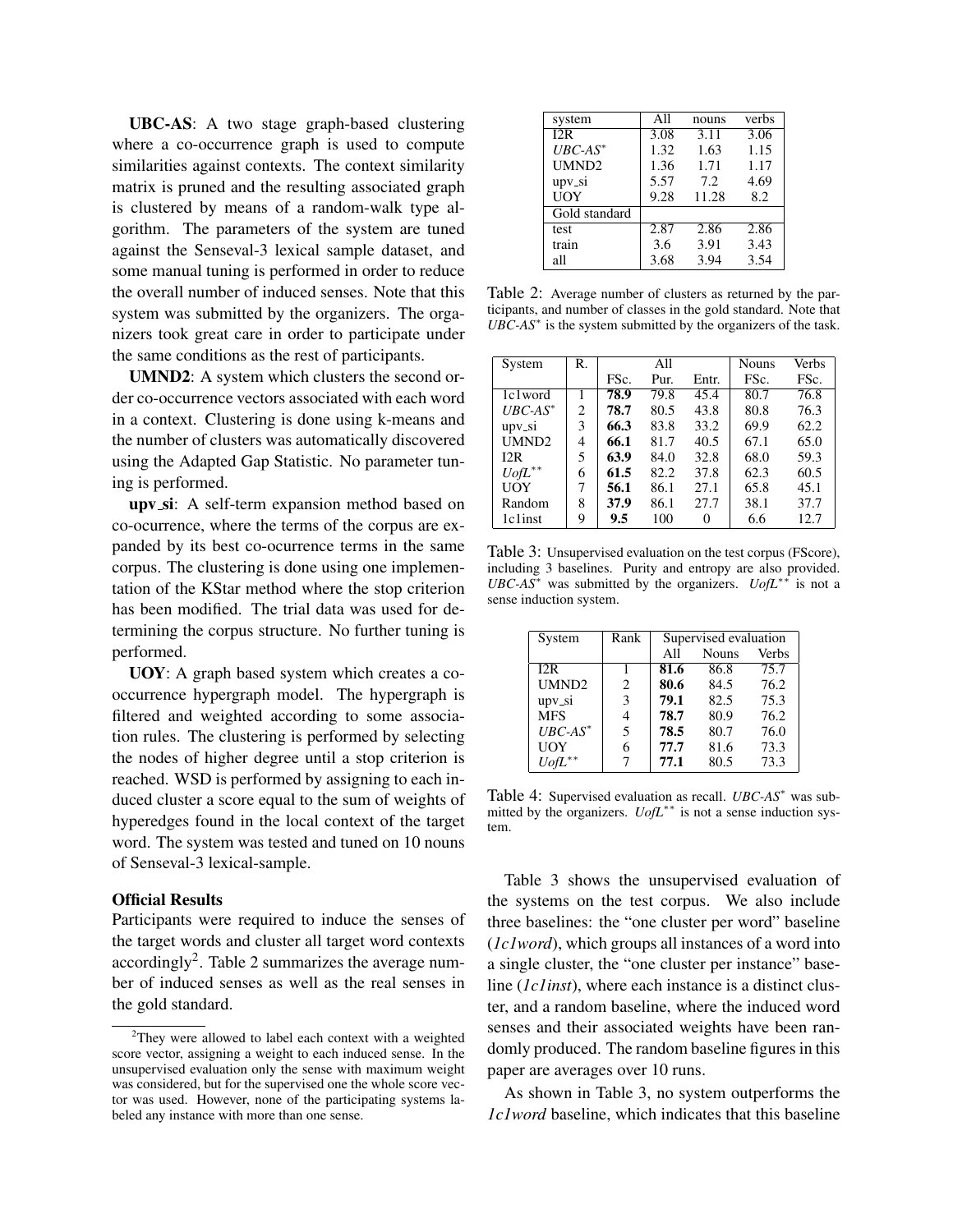is quite strong, perhaps due the relatively small number of classes in the gold standard. However, all systems outperform by far the *random* and *1c1inst* baselines, meaning that the systems are able to induce correct senses. Note that the purity and entropy measures are not very indicative in this setting. For completeness, we also computed the FScore using the complete corpus (both train and test). The results are similar and the ranking is the same. We omit them for brevity.

The results of the supervised evaluation can be seen in Table 4. The evaluation is also performed over the test corpus. Apart from participants, we also show the most frequent sense (MFS), which tags every test instance with the sense that occurred most often in the training part. Note that the supervised evaluation combines the information in the clustering solution implicitly with the MFS information via the mapping in the training part. Previous Senseval evaluation exercises have shown that the MFS baseline is very hard to beat by unsupervised systems. In fact, only three of the participant systems are above the MFS baseline, which shows that the clustering information carries over the mapping successfully for these systems. Note that the *1c1word* baseline is equivalent to MFS in this setting. We will review the random baseline in the discussion section below.

## Further Results

Table 5 shows the results of the best systems from the lexical sample subtask of task 17. The best sense induction system is only 6.9 percentage points below the best supervised, and 3.5 percentage points below the best (and only) semi-supervised system. If the sense induction system had participated, it would be deemed as semi-supervised, as it uses, albeit in a shallow way, the training data for mapping the clusters into senses. In this sense, our supervised evaluation does not seek to optimize the available training data.

After the official evaluation, we realized that contrary to previous lexical sample evaluation exercises task 17 organizers did not follow a random train/test split. We decided to produce a random train/test split following the same 82/18 proportion as the official split, and re-evaluated the systems. The results are presented in Table 6, where we can see that all

| System                     | Supervised evaluation |
|----------------------------|-----------------------|
| best supervised            | 88.7                  |
| best semi-supervised       | 85.1                  |
| best induction (semi-sup.) | 81.6                  |
| <b>MFS</b>                 | 78.7                  |
| best unsupervised          | 53.8                  |

Table 5: Comparing the best induction system in this task with those of task 17.

| System              | Supervised evaluation |
|---------------------|-----------------------|
| 12R                 | 82.2                  |
| UOY                 | 81.3                  |
| UMND <sub>2</sub>   | 80.1                  |
| $upv$ <sub>si</sub> | 79.9                  |
| <b>UBC-AS</b>       | 79.0                  |
| <b>MFS</b>          | 78.4                  |

Table 6: Supervised evaluation as recall using a random train/test split.

participants are above the MFS baseline, showing that all of them learned useful clustering information. Note that UOY was specially affected by the original split. The distribution of senses in this split did not vary (cf. Table 2).

Finally, we also studied the supervised evaluation of several random clustering algorithms, which can attain performances close to MFS, thanks to the mapping information. This is due to the fact that the random clusters would be mapped to the most frequent senses. Table 7 shows the results of random solutions using varying numbers of clusters (e.g. random2 is a random choice between two clusters). Random2 is only 0.1 below MFS, but as the number of clusters increases some clusters don't get mapped, and the recall of the random baselines decrease.

## 4 Discussion

The evaluation of clustering solutions is not straightforward. All measures have some bias towards certain clustering strategy, and this is one of the reasons of adding the supervised evaluation as a complementary information to the more standard unsupervised evaluation.

In our case, we noticed that the FScore penalized the systems with a high number of clusters, and favored those that induce less senses. Given the fact that FScore tries to balance precision (higher for large numbers of clusters) and recall (higher for small numbers of clusters), this was not expected. We were also surprised to see that no system could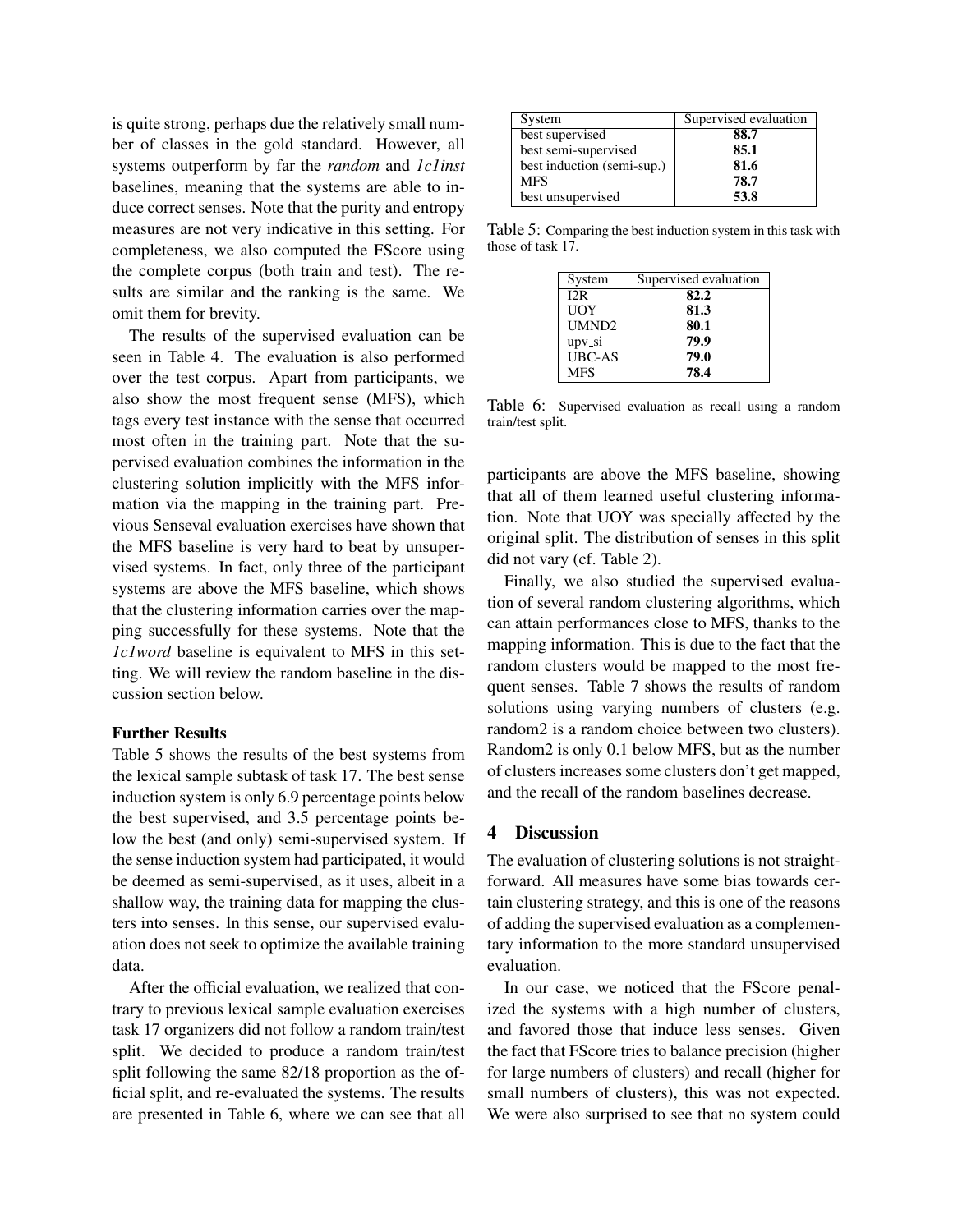| System     | Supervised evaluation |
|------------|-----------------------|
| random2    | 78.6                  |
| random10   | 77.6                  |
| ramdom100  | 64.2                  |
| random1000 | <b>31.8</b>           |

Table 7: Supervised evaluation of several random baselines.

beat the "one cluster one word" baseline. An explanation might lay in that the gold-standard was based on the coarse-grained OntoNotes senses. We also noticed that some words had hundreds of instances and only a single sense. We suspect that the participating systems would have beaten all baselines if a fine-grained sense inventory like WordNet had been used, as was customary in previous WSD evaluation exercises.

Supervised evaluation seems to be more neutral regarding the number of clusters, as the ranking of systems according to this measure include diverse cluster averages. Each of the induced clusters is mapped into a weighted vector of senses, and thus inducing a number of clusters similar to the number of senses is not a requirement for good results. With this measure some of the systems<sup>3</sup> are able to beat all baselines.

#### 5 Conclusions

We have presented the design and results of the SemEval-2007 task 02 on evaluating word sense induction and discrimination systems. 6 systems participated, but one of them was not a sense induction system. We reused the data from the SemEval-2007 English lexical sample subtask of task 17, and set up both clustering-style unsupervised evaluation (using OntoNotes senses as gold-standard) and a supervised evaluation (using the training part of the dataset for mapping). We also provide a comparison to the results of the systems participating in the lexical sample subtask of task 17.

Evaluating clustering solutions is not straightforward. The unsupervised evaluation seems to be sensitive to the number of senses in the gold standard, and the coarse grained sense inventory used in the gold standard had a great impact in the results. The supervised evaluation introduces a mapping step which interacts with the clustering solution. In fact, the ranking of the participating systems varies according to the evaluation method used. We think the two evaluation results should be taken to be complementary regarding the information learned by the clustering systems, and that the evaluation of word sense induction and discrimination systems needs further developments, perhaps linked to a certain application or purpose.

#### Acknowledgments

We want too thank the organizers of SemEval-2007 task 17 for kindly letting us use their corpus. We are also grateful to Ted Pedersen for his comments on the evaluation results. This work has been partially funded by the Spanish education ministry (project KNOW) and by the Basque government ((project SAIOTEK S-PE06UN31).

#### **References**

- E. Agirre, D. Martínez, O. López de Lacalle, and A. Soroa. 2006. Evaluating and optimizing the parameters of an unsupervised graph-based wsd algorithm. In *Proceedings of the NAACL TextGraphs workshop*, pages 89–96, New York City, June.
- D. A. Cruse, 2000. *Polysemy: Theoretical and Computational Approaches*, chapter Aspects of the Microstructure of Word Meanings, pages 31–51. OUP.
- C. Fellbaum. 1998. *WordNet: An Electronic Lexical Database*. MIT Press.
- E. Hovy, M. Marcus, M. Palmer, L. Ramshaw, and R. Weischedel. 2006. Ontonotes: The 90% solution. In *Proceedings of HLT/NAACL*.
- R. Koeling, D. McCarthy, and J.D. Carroll. 2005. Domain-specific sense distributions and predominant sense acquisition.
- D. Martínez and E. Agirre. 2000. One sense per collocation and genre/topic variations.
- G.A. Miller, C. Leacock, R. Tengi, and R.Bunker. 1993. A semantic concordance. In *Proc. of the ARPA HLT workshop*.
- C. Niu, W. Li, R. K. Srihari, and H. Li. 2005. Word independent context pair classification model for word sense disambiguation. In *Proc. of CoNLL-2005*.
- P. Pantel and D. Lin. 2002. Discovering word senses from text. In *Proc. of KDD02*.
- A. Purandare and T. Pedersen. 2004. Word sense discrimination by clustering contexts in vector and similarity spaces. In *Proc. of CoNLL-2004*, pages 41–48.
- H. Schütze. 1998. Automatic word sense discrimination. *Computational Linguistics*, 24(1):97–123.

<sup>&</sup>lt;sup>3</sup>All systems in the case of a random train/test split